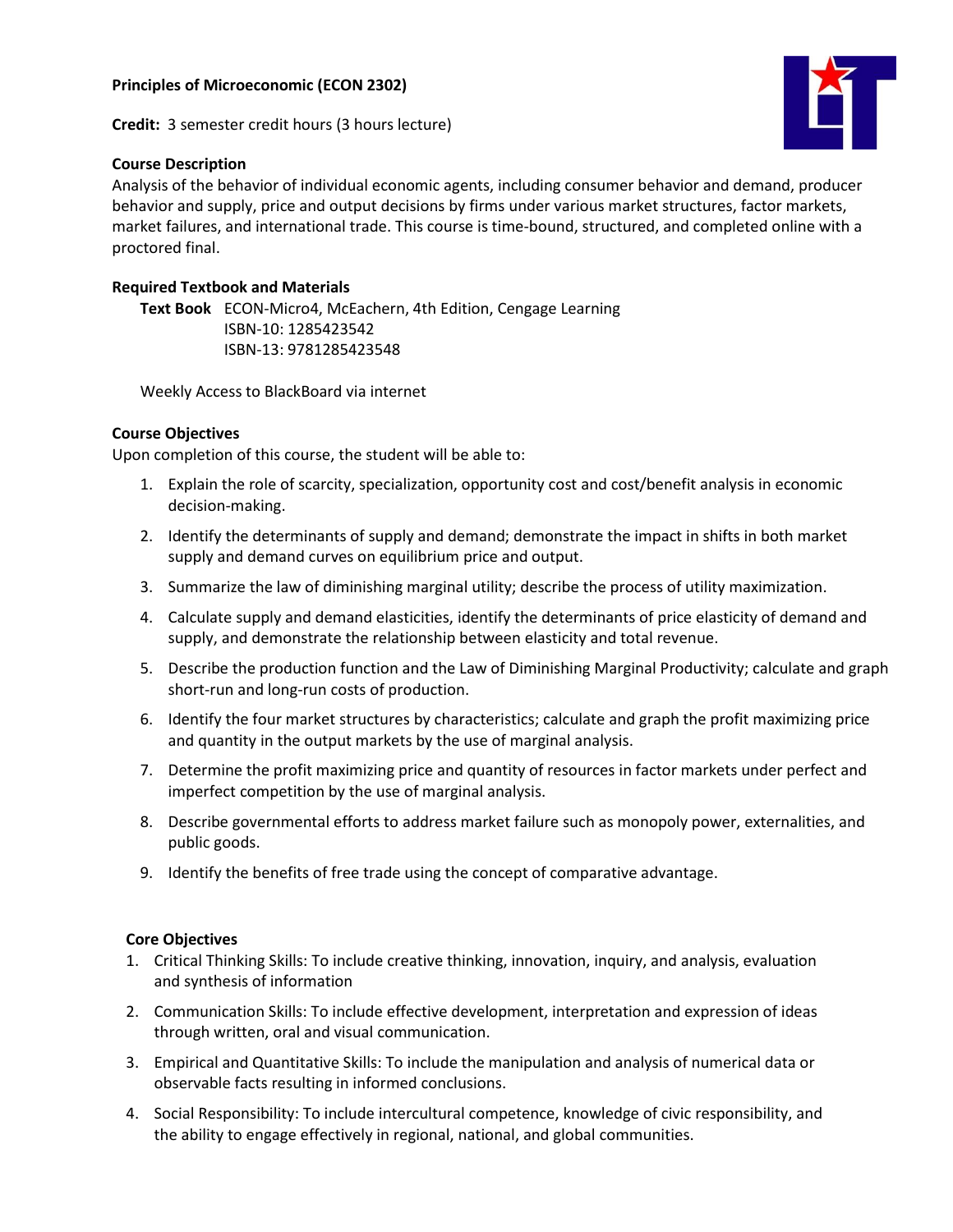## **ECNG 2302**

Course Syllabus

## **Course Outline**

I. INTRODUCTION TO ECONOMICS.

A. The Art and Science of Economic Analysis

B. Economic Tools and Economic Systems.

- C. Economic Decision Makers.
- D. Demand, Supply, and Markets.
- II. INTRODUCTION TO THE MARKET SYSTEM.
	- A. Elasticity of Demand and Supply.
	- B. Consumer Choice and Demand.
	- C. Production and Cost in the Firm.
- III. MARKET STRUCTURE AND PRICING.
	- A. Perfect Competition.
	- B. Monopoly.
	- C. Monopolistic Competition and Oligopoly.
- IV. RESOURCE MARKETS.
	- A. Resource Markets.
	- B. Labor Markets and Labor Unions.
	- C. Capital, Interest, and Corporate Finance.

D. Transaction Costs, Imperfect Information, and Market Behavior

- V. MARKET FAILURE AND PUBLIC POLICY. A. Economic Regulation and Antitrust Policy.
	- B. Public Goods and Public Choice.
	- C. Externalities and the Environment.
	- D. Income Distribution and Poverty.
- VI. INTERNATIONAL ECONOMICS.
	- A. International Trade.
	- B. International Finance.
	- C. Developing and Transitional Economies.

## **Grade Scale**

| $90 - 100$ | А |
|------------|---|
| $80 - 89$  | R |
| $70 - 79$  | C |
| $60 - 69$  | D |
| $0 - 59$   | F |

### **Course Evaluation**

Final grades will be calculated according to the following criteria:

| 1. Unit Assignments                      | 15% |
|------------------------------------------|-----|
| 2. Weekly Participation                  | 5%  |
| $3.1$ st Exam – Unit 1                   | 20% |
| 4. $2^{nd}$ Exam – Unit 2                | 20% |
| 5. Final Exam (Posttest) - Units 1, 2, 3 | 20% |
| 6. Course Project                        | 20% |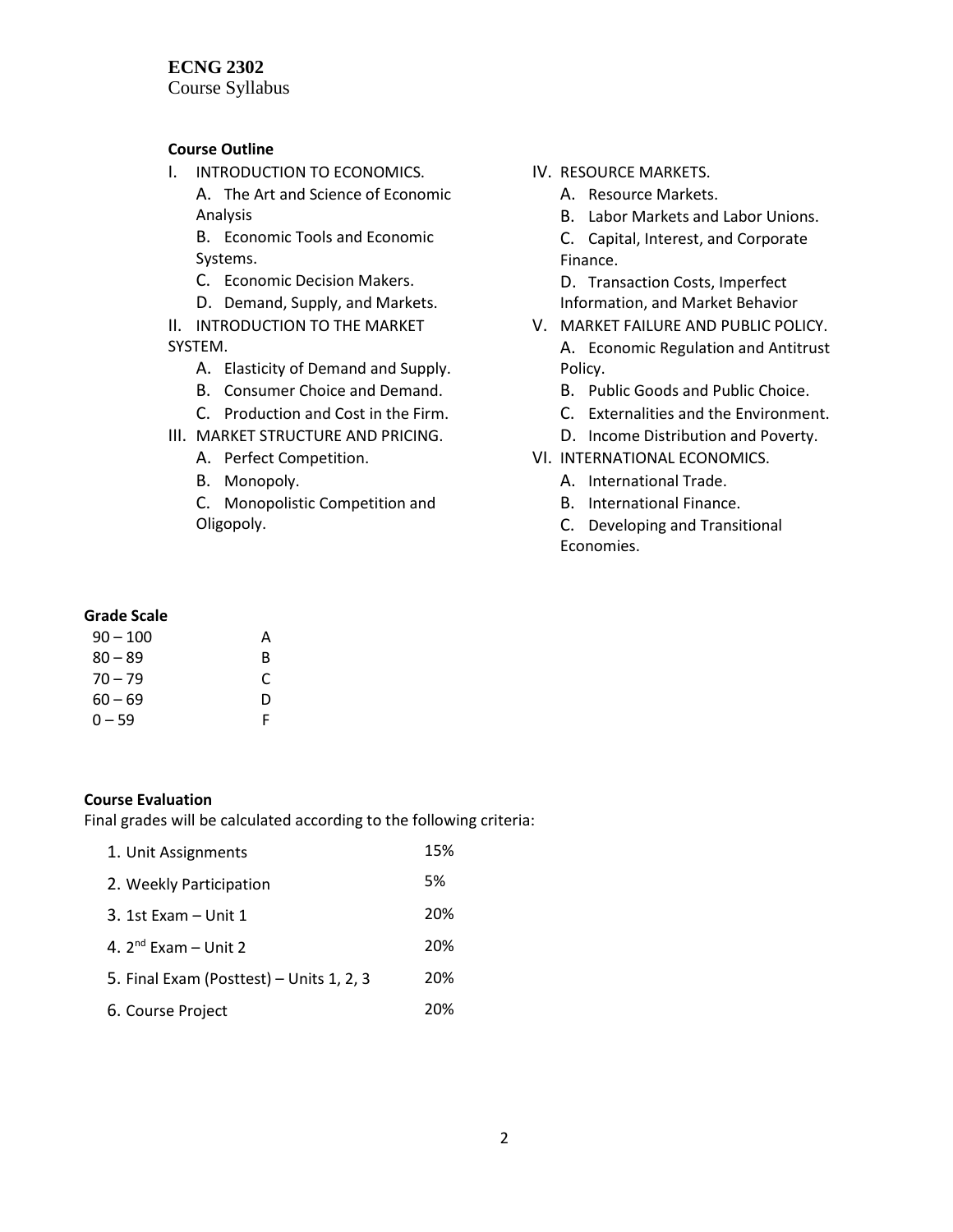# **ECNG 2302**

Course Syllabus

## **Course Requirements:**

- 1. The student will satisfactorily pass two unit exams and the final (posttest) exam.
- 2. The student will satisfactorily complete the course research project, as assigned, with proper grammar, spelling, and use of economic terms.
- 3. The student will actively participate in classroom discussion.
- 4. The student will complete three unit exams by the due dates shown on the course calendar.
- 5. The student will complete the Pretest before the learning begins.
- 6. The student will complete the Final exam (Posttest) by the due date shown on the course calendar.

## **Course Policies**

- 1. A grade of 'C' or better must be earned in this course for credit toward degree requirement.
- 2. Proper classroom decorum must be maintained at all times. No food or drinks are allowed in the classroom. No DISRUPTIONS will be tolerated and in this classroom, we will respect one another's right to learn. If you are late, try not to disturb the class when you enter.
- 3. Everyone is encouraged to participate in class discussions. Differing viewpoints breathe enrichment of knowledge and generate new learning experience and may result in new theories for the future. Please participate in discussions and make the class lively with your thoughts and ideas.
- 4. No electronic device allowed in class. No texting, ipod, iphone, or playing video games or any other kind of games or watching movies during normal class hour. Please turn your cell phones on vibration mode and if you need to take the call, please go outside and take the call.
- 5. All exams will be taken on the scheduled dates. There will be NO MAKE UP EXAMS.
- 6. All assignments are due when stated. Late assignments are not accepted.
- 7. You are expected to conduct research for your class project and paraphrase the research found. Copying, or stealing, someone else's research is considered a violation of the Academic Dishonesty policy. If you do not know how to paraphrase, let me know and I will provide some resources.
- 8. Academic Dishonesty of any kind will not be tolerated, including plagiarism. A student violating this policy will receive an automatic F for the course semester grade. No exceptions.
- 9. Students are expected to follow the Lamar Institute of Technology Code of Conduct and Disciplinary Policy
- 10. If you are having problems with the class, please see me with your concern before it gets too late in the semester. You can see me during my office hours or email me. However, if you are having problems with other things beyond my control, you need to withdraw from the course rather than get an undesired grade at the end of the semester.
- 11. Incomplete grades will not be given. If you are having problems please withdraw before the withdrawal date yourself. Please do not wait till after the date is passed.
- 12. Students are responsible for withdrawing themselves from this course.
- 13. The instructor will respond to e-mail and voice mail communication within 48 hours Monday through Friday. Assignment grades will be published within 2 weeks of the assignment due date.